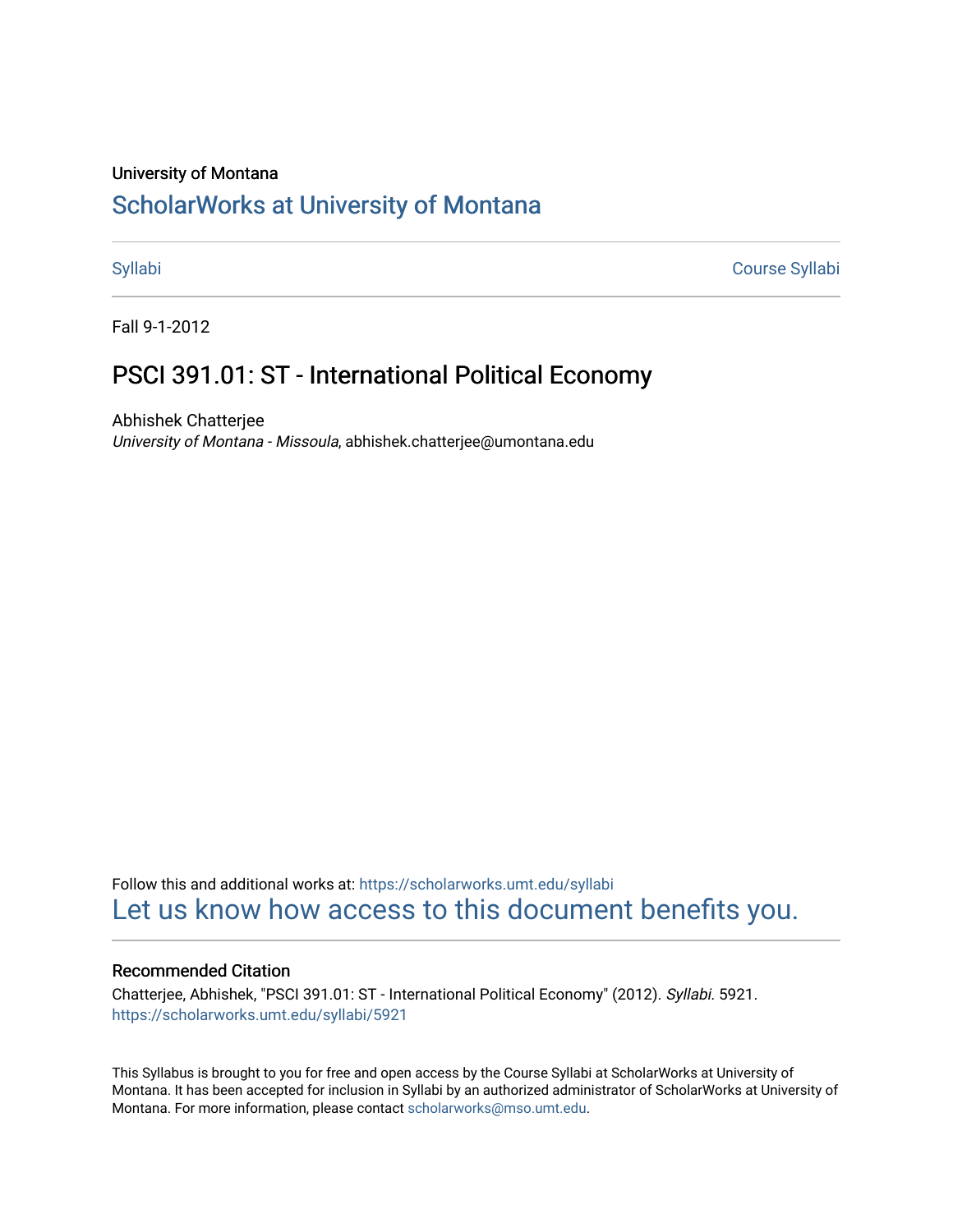# **University of Montana** *Department of political science* **International Political Economy PSCI 391** Tuesdays and Thursdays 11:00-12:30 LA 306

**Abhishek Chatterjee** 

Abhishek.chatterjee@umontana.edu Fall 2012 Office hours: Wednesdays, 10-1pm and by appointment Office: LA 355

This course is an introduction to some basic concepts, tools, and problems in international political economy. Particularly, it seeks to examine the implications of the 'economic' relations among 'states' (the terms are in quotes because we will further examine these concepts in some depth throughout the class). Since political economy is a vast field (once upon a time it included what is now known as economics) course such as this can only briefly sample the many issues and problems it deals with. Those interested in further study should consider taking various political economy related courses offered in the Political science department that interrogate issues introduced here in some detail. That being said, the course does force you to think a little bit about the issues that we do address. To that end it would be a good idea to do the readings carefully and spend some time thinking about them. Be forewarned: *This is not solely a lecture course***.** Though I will be doing some lecturing, I will also expect active student participation.

In addition to building your knowledge about theories and concepts of political economy, this course also aims to develop several types of skills. First is your critical reading ability - i.e., being able to read and understand what authors are arguing and the strengths and weaknesses of their views. The second is your ability to write clearly - an extremely difficult task that can only be mastered through practice. Virtually no one is a born writer. Virtually everyone can be a good - even outstanding - writer. Focused papers will help to develop your skills. Third the course encourages you to develop your "public" speaking skills – albeit a very accepting and public. There is a heavy emphasis on student participation and discussion in each class, along with more structured presentations and debates. Finally some of the work is accomplished in small groups. Working in groups is a developed skill and hopefully the discussions and projects we do will contribute to it. Be assured that your grade in the course will be based overwhelmingly on your individual performance.

**Readings:** There are no textbooks for the course and all readings are available on blackboard/moodle

#### **Course requirements**

**1.** 15%: First paper

**2.** 20% Second paper

**3.** 20%: Critical Review of article (s)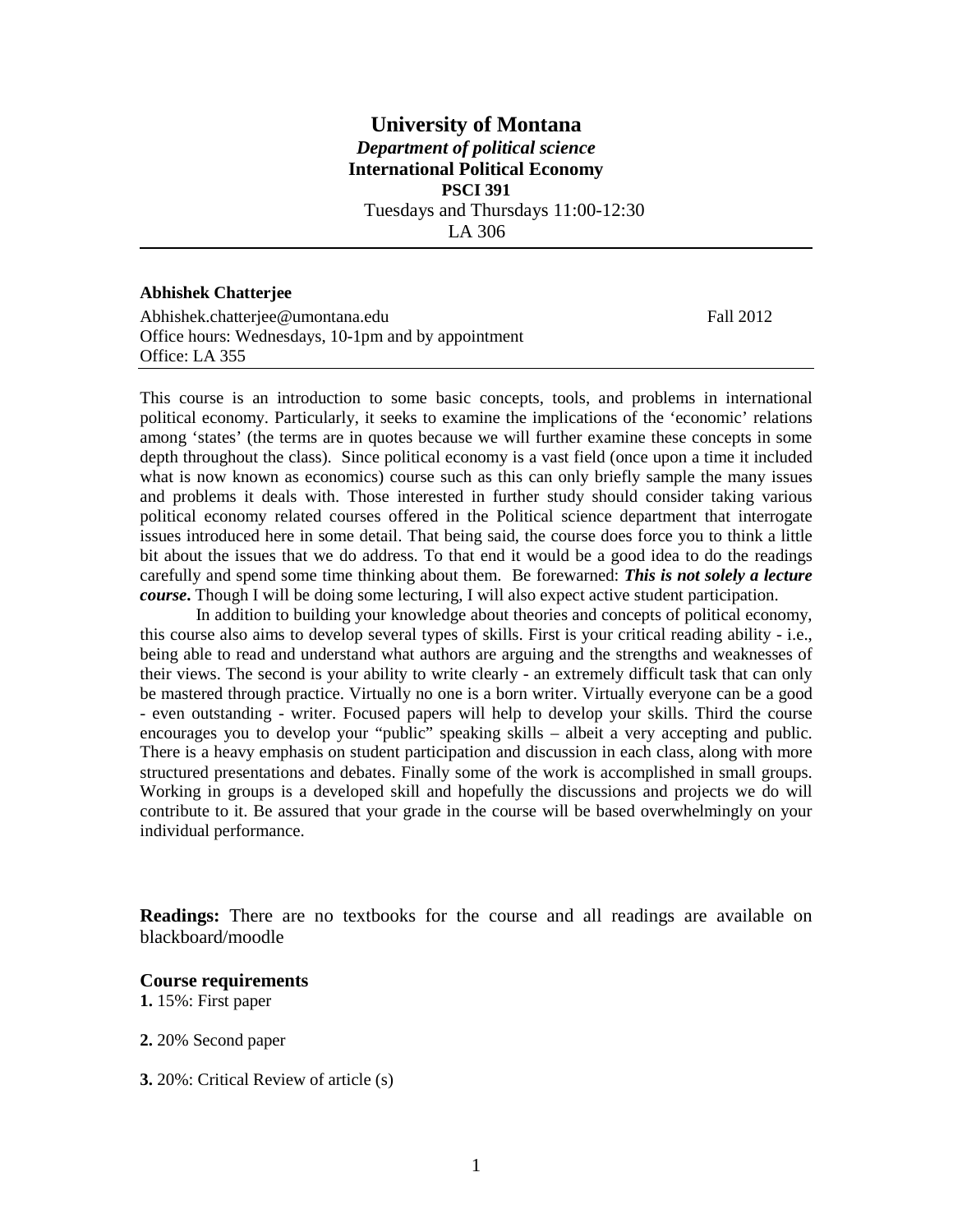**4.** 15%: Informed, quality participation in class discussions, including 1) Presentation of **critical review** of article to which the rest of the class will then respond. Your critical review will consist of well-thought answers to, at the minimum, the following three questions about readings of your choice:

- a. What is a major strength or one most significant theoretical/conceptual contribution of the Reading? Why?
- b. What is one major weakness or one most significant theoretical/conceptual weak point of the reading? Why?
- c. How can the author improve his or her article?

### **Procedure for selecting your "Critical Assessment/Review"**

Select a weekly topic that is of interest to you and then browse through that week's readings to determine if you want to select particular readings for your "Critical Assessments"

To select class readings for your "Critical Assessments"

- In your email, please specify your  $1^{\underline{\text{st}}}$  and  $2^{\underline{\text{nd}}}$  choices for your "Critical Assessment"
- If your requested reading is too easy or too short, other readings from the same week will be added to your assignment.
- Reading assignments will be made on a "first come, first choice" basis, according to the time and date of your email.
- Do not wait too long before selecting your readings, or else there will be no readings available for you.

### **4.** 30%: Take home final exam

# **Assignments must be handed in at the beginning of class on the date assigned (except for the take home final; see below). Late papers will be marked down by 1/3 a grade (e.g., B goes to B-) per day (or any part thereof).**

#### **Attendance: More than two unexcused absences will negatively affect your participation grade.**

#### How to Read an Article or Book in Political Science

When analyzing any topic in political science (or any other social science for that matter) it is important to keep methodological issues in mind. When approaching theory, be it IR theory or otherwise, always ask yourself: What is at stake in this article or book? Specifically, you should ask:

- $\bullet$  What is the central question of this book/article? What puzzle is the author trying to explain?
- What is the central argument? (cause and effect or independent and dependent variables, important intervening variables or scope conditions)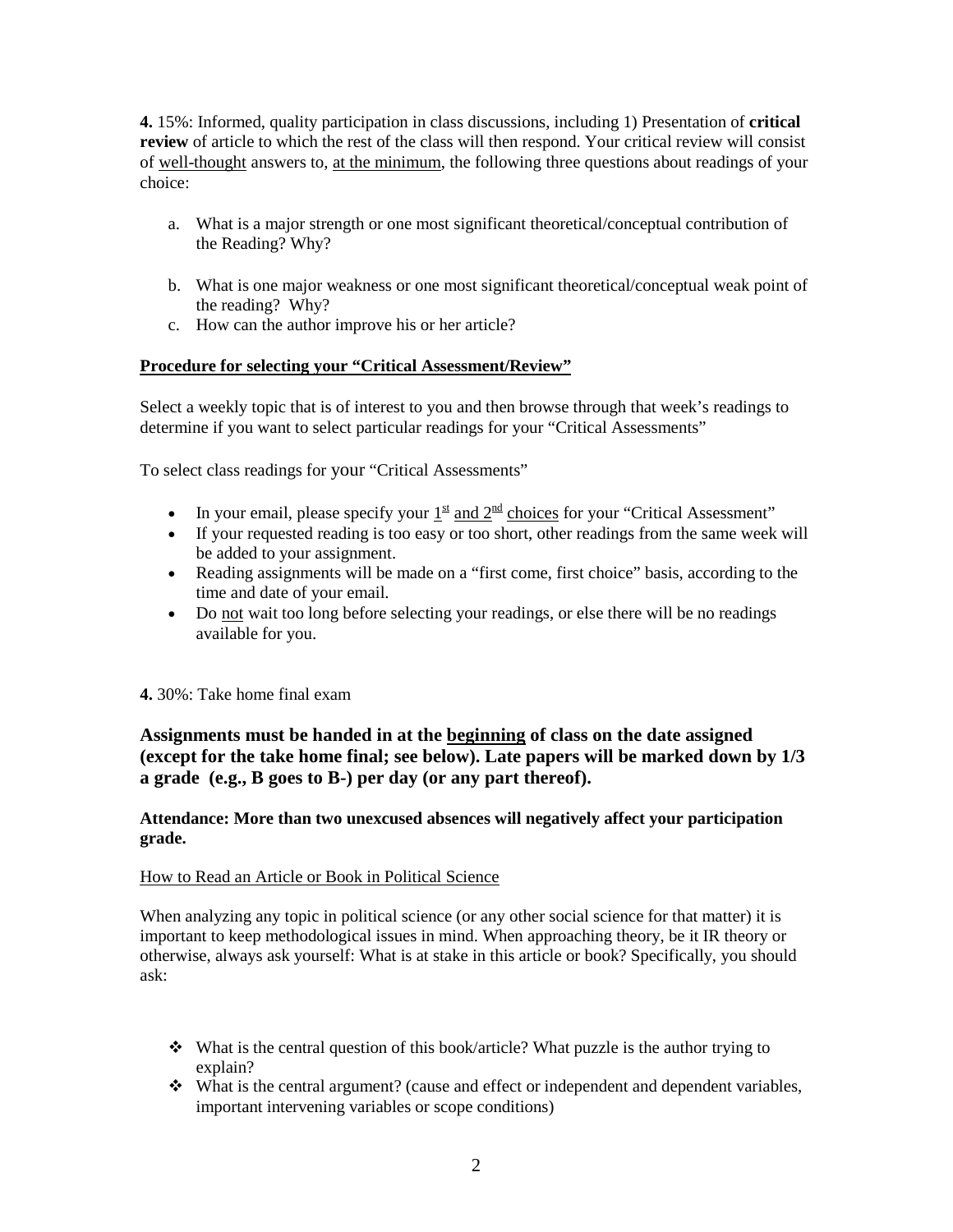- What are the competing arguments?
- $\cdot \cdot$  What are the strengths and weaknesses of this argument versus the competing arguments?
- What evidence does that author present that is convincing…or not?
- So what? Why does this matter? What are the policy implications? What are the theoretical implications?

By approaching your readings with these questions in mind you will be able to extract the relevant information from the reading, remember it better, and be able to utilize the ideas more effectively in your papers and exams.

#### **Tips on close reading**

Close reading entails reflecting on the text as you are reading, and evaluating the author's argument. Here are a few suggestions for close reading:

Look for the author's argument and the evidence she uses to support it: What is the main claim she makes? With whom is she disagreeing? Then consider your reactions to the author's work: Does this make sense to you? Why or why not? What are the weaknesses of the argument?

• Always read with pencil in hand. Jot down thoughts you want to raise in class. Write your reactions to the text in the margins. Above all, think about what you are reading; if you find yourself turning pages numbly, stop, take a pause, and then refocus on the author's chain of thought.

• Plan your readings to be spaced out in reasonable increments. Thoughtful reading takes time and energy. It is more pleasant and more productive to read over several days than to try and compress all the reading into a couple of nights.

• Don't use a highlighter. Writing comments (e.g., "good counterpoint to Karl Marx") helps a reader engage with the text, whereas highlighting encourages passivity and torpor— READING IS NOT A SPECTATOR SPORT.

• Keep track of the parts of the text where you had questions, objections, or fierce agreement with the author's points. Note page numbers on a separate sheet of paper. You may also want to use post-it flags for quick reference to key passages.

• When you are done reading, check to see that you can summarize the author's argument in a few sentences. You may want to take 5 minutes and write down this summary, particularly if you are reading several different texts in given week.

• Remember that the goal of close reading is not just to have touched the pages, but to be able to say something about the material and evaluate it.

These tips may seem unfamiliar at first, but can become useful habits when practiced over time.

### **Additional Info:**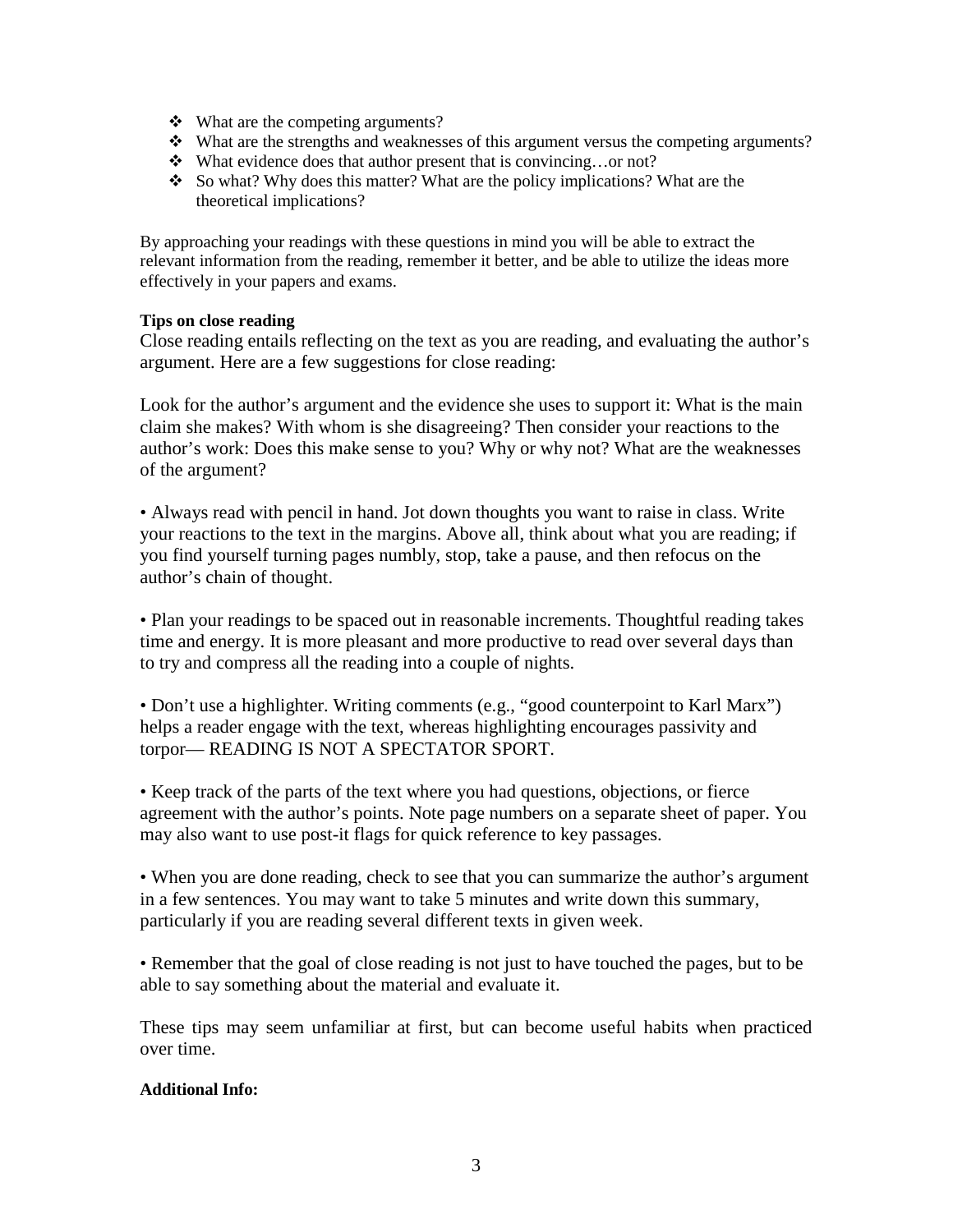- Some of the readings in this course could be difficult. Please do not hesitate to see me in office hours or make an appointment if you feeling like you are having difficulties.
- Some issues generate a substantial clash of ideas. It is important to remember that vigorously debating ideas is NOT incompatible with respecting the people with whom you disagree. Decorum and respect are expected.
- **It should go without saying that the Honor Code will be strictly enforced. Ignorance of the Honor Code is not an excuse. The code can be found at**  [\(http://life.umt.edu/vpsa/student\\_conduct.php](http://life.umt.edu/vpsa/student_conduct.php) If you have any question(s) please see me.

#### **Course Schedule (this is subject to change)**

| <b>Tuesday</b>  |  |
|-----------------|--|
| August,         |  |
| 28,             |  |
| <b>Thursday</b> |  |
| <b>August</b>   |  |
| 30              |  |

No readings

| <b>Tuesday</b> | What are social explanations? |
|----------------|-------------------------------|
| Sept. 4        |                               |

• Robin Dunbar, *The Trouble with Science,* "What is this Thing Called Science?"

How do we study "reality"? Answer: through necessarily drastic simplification. But how do we do this?

How does the subject matter of political economy simplify the world? What does it mean to "explain in the social sciences?

| Thurs,  | <b>More on Social Explanations</b> |
|---------|------------------------------------|
| Sept. 6 |                                    |

• Jon Elster, "Nuts and Bolts for the Social Sciences," Chapter II, 13-21

| Tuesday,        | Microfoundations of political economy |
|-----------------|---------------------------------------|
| <b>Sept. 11</b> |                                       |

Are people "rational"? If so, how rational? Individually rational or collectively rational?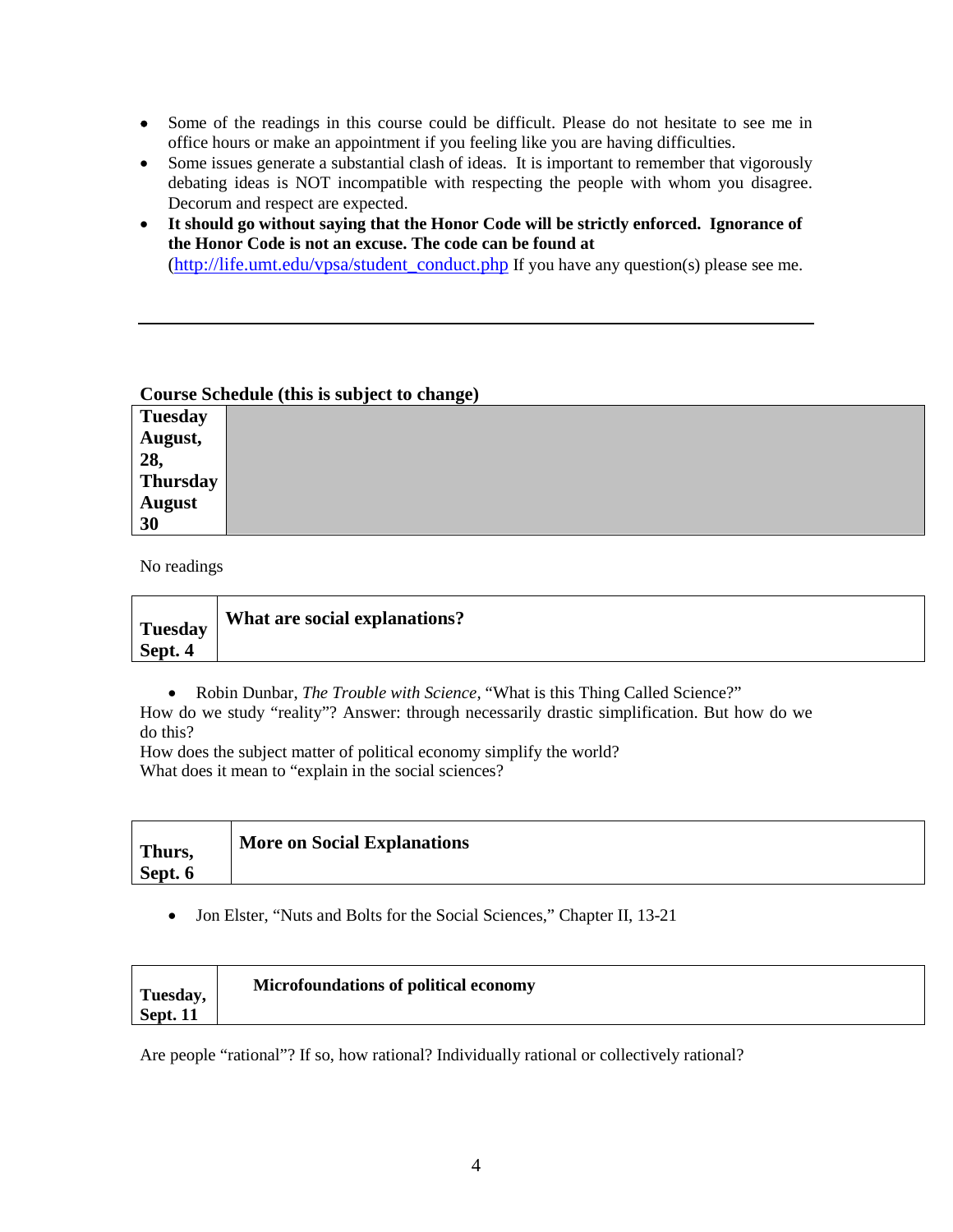• Jon Elster, "Nuts and Bolts for the Social Sciences," Chapter III, 22-39, Chapter IV, 30-41

| Thursday, | <b>Microfoundations continued</b> |
|-----------|-----------------------------------|
| Sept.13   |                                   |

• Mark Granovetter, "Economic Action and Social Structure: The Problem of Embeddedness," *The American Journal of Sociology*, 91:3 (1985), 481-510

- Karl Polanyi, *The Great Transformation*, pp. 43-85
- Charles Lindblom, "The Market as a Prison"

|                 | Thursday,   Markets in History (continued) |
|-----------------|--------------------------------------------|
| <b>Sept. 20</b> |                                            |

• Neil Fligstein, "Markets as Politics: A Political-Cultural Approach to Market Institutions"

Plus go back to Granovetter above. What does he say about the implication of human behavior for markets?

| Tuesday,   | More about markets                  |
|------------|-------------------------------------|
| Sept. $25$ | <b>First Paper Questions Posted</b> |

Was Polanyi wrong? If so about what and to what extent? What was he right about?

- Santhi Hejeebu and Deirdre McCloskey, "The Reproving of Karl Polanyi"
- Fernand Braudel, *Civilization and Capitalism: The Wheels of Commerce*, pp. 223-230

| Thursday, The State |  |
|---------------------|--|
| <b>Sept. 27</b>     |  |

You might have noticed sporadic references to states and their role in the origin and functioning of markets (or detected an implied role of the state in the articles above). But what are states and how did these political entities come into being?

• Charles Tilly, Selections from *Coercion, Capital, and European States*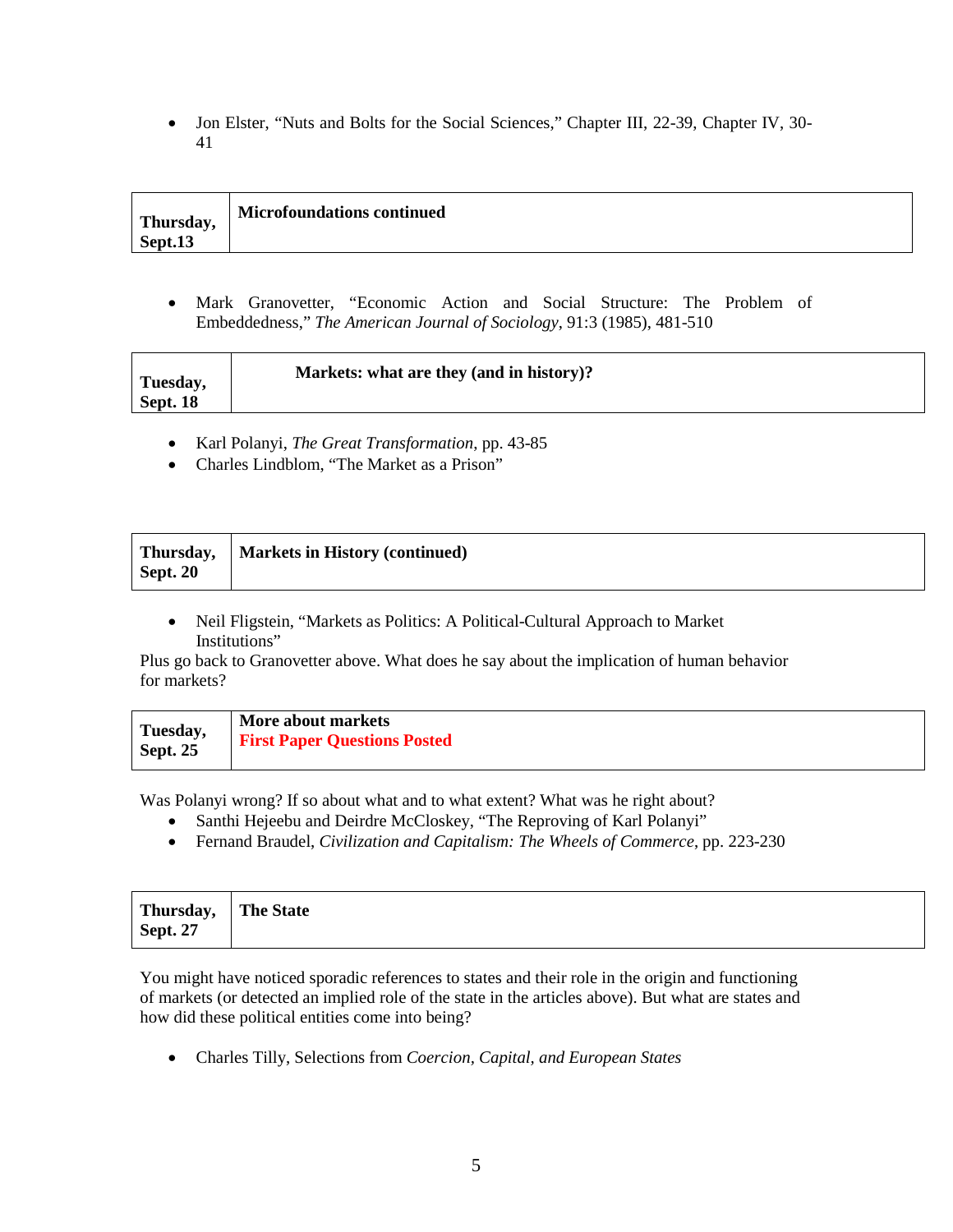|               | What do States do in their dealings with other states (or the relation between power and |
|---------------|------------------------------------------------------------------------------------------|
| Tuesday,      | plenty)?                                                                                 |
| <b>Oct. 2</b> | <b>First Paper due</b>                                                                   |

• Jacob Viner, "Power Versus Plenty as Objectives of Foreign Policy in the Seventeenth and Eighteenth Centuries"

| Thursday,<br>Oct.4 |
|--------------------|
|--------------------|

• Robert Gilpin, "The Politics of Transnational Economic Relations", *International Organization*, Vol. 25, No. 3, Transnational Relations and World Politics (Summer, 1971), pp. 398-41

| Tuesday, | <b>States and economic interaction: Two Views</b> |
|----------|---------------------------------------------------|
| Oct. 9   |                                                   |

• Stephen D. Krasner, "State Power and the Structure of International Trade" *World Politics*, Vol. 28, No. 3 (Apr., 1976), pp. 317-347

| Thursday,<br>The Second view<br>Oct. 11 |
|-----------------------------------------|
|-----------------------------------------|

• Jeff Frieden, "Sectoral Conflict and Foreign Economic Policy, 1914-1940", *International Organization*, Vol. 42, No. 1, The State and American Foreign Economic Policy (Winter, 1988), pp. 59-90

| Tuesday,<br>  Oct. 16 | Interactions between states and the international system: Three views |
|-----------------------|-----------------------------------------------------------------------|
|-----------------------|-----------------------------------------------------------------------|

- Timothy J. McKeown, "Hegemonic Stability Theory and 19th Century Tariff Levels in Europe," *International Organization*, Vol. 37, No. 1 (Winter, 1983), pp. 73-91
- Peter Gourevitch, "The Second Image Reversed: The International Sources of Domestic Politics", *International Organization*, Vol. 32, No. 4 (Autumn, 1978), pp. 881-912
- David A. Lake, "The State and American Trade Strategy in the Pre-Hegemonic Era", *International Organization*, Vol. 42, No. 1, The State and American Foreign Economic Policy (Winter, 1988), pp. 33-58

|                 | The world system? |
|-----------------|-------------------|
| m.<br>Thursuay. |                   |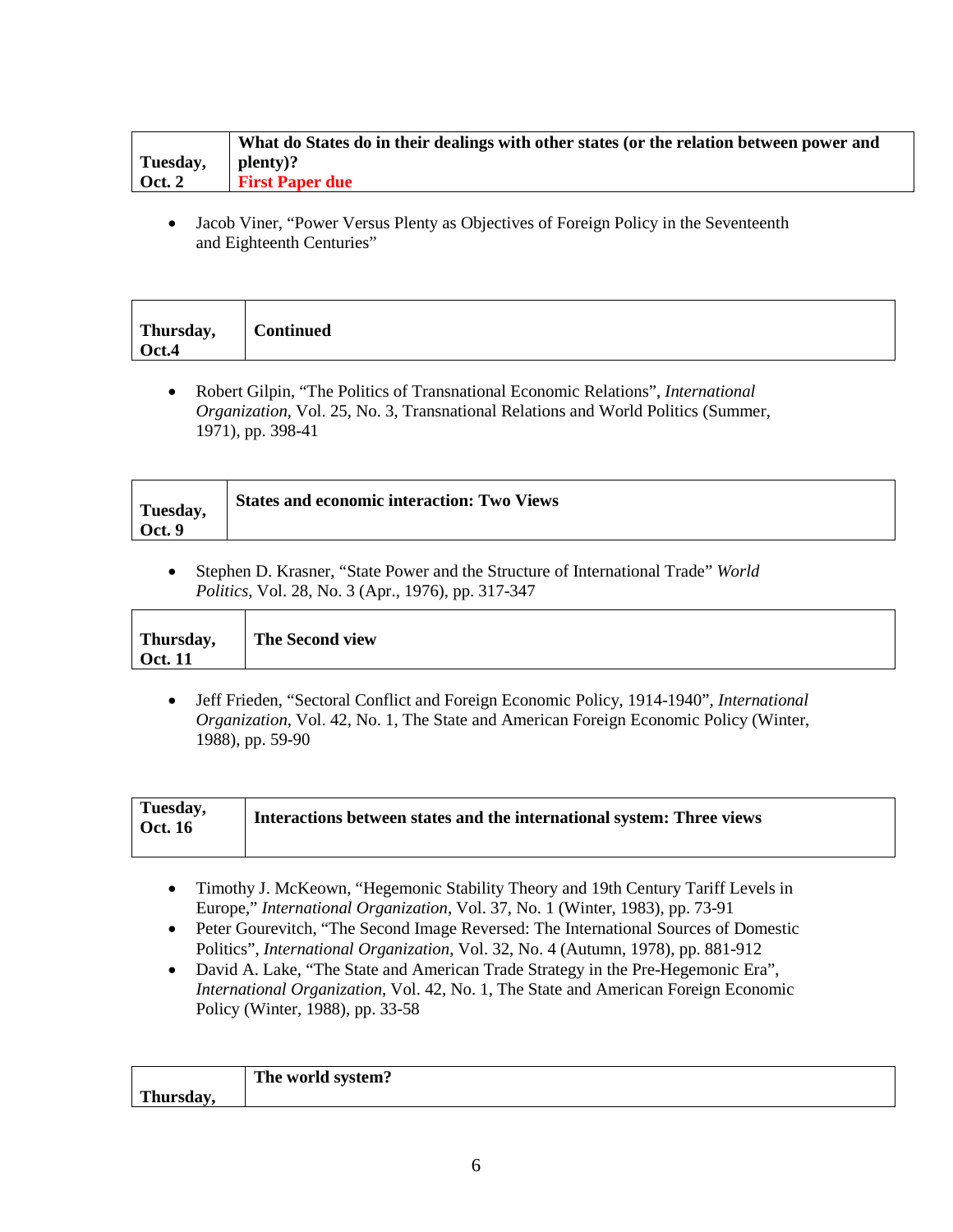| <b>Oct. 18</b> |  |
|----------------|--|
|                |  |

• Immanuel Wallerstein, "The Rise and Future Demise of the World Capitalist System: Concepts for Comparative Analysis", *Comparative Studies in Society and History*, Vol. 16, No. 4 (Sep., 1974), pp. 387-415

| Tuesday,<br>Oct. 23 |
|---------------------|
|---------------------|

• Christopher J. Neely, "An Introduction to Capital Controls"

| Thursday,      | <b>More Money</b>                    |
|----------------|--------------------------------------|
| <b>Oct. 25</b> | <b>Second Paper Questions Posted</b> |

• Jeffrey Frieden, "Invested Interests: The Politics of National Economic Policies in a World of Global Finance," *International Organization*, Vol. 45, No. 4

- Herman Schwartz, "Globalization: the Long View"
- Karl Marx and Fredrich Engles, "The Communist Manifesto"

| Thursday, Is 'Globalization' (of the kind we have been talking about) another form of imperialism? |
|----------------------------------------------------------------------------------------------------|
|                                                                                                    |

• Adam Smith, *Wealth of Nations* , Book IV, Chapter VII, Part III

| Tuesday, | No Class-election day |
|----------|-----------------------|
| November |                       |
|          |                       |

| Thursday,<br><b>November</b> | More on "globalization." And how did the rich countries get rich? |
|------------------------------|-------------------------------------------------------------------|
|                              |                                                                   |

- John A. Hobson, *Imperialism, a Study*, pp. 64-93
- Ha-Joon Chang, *Kicking Away the Ladder*, selections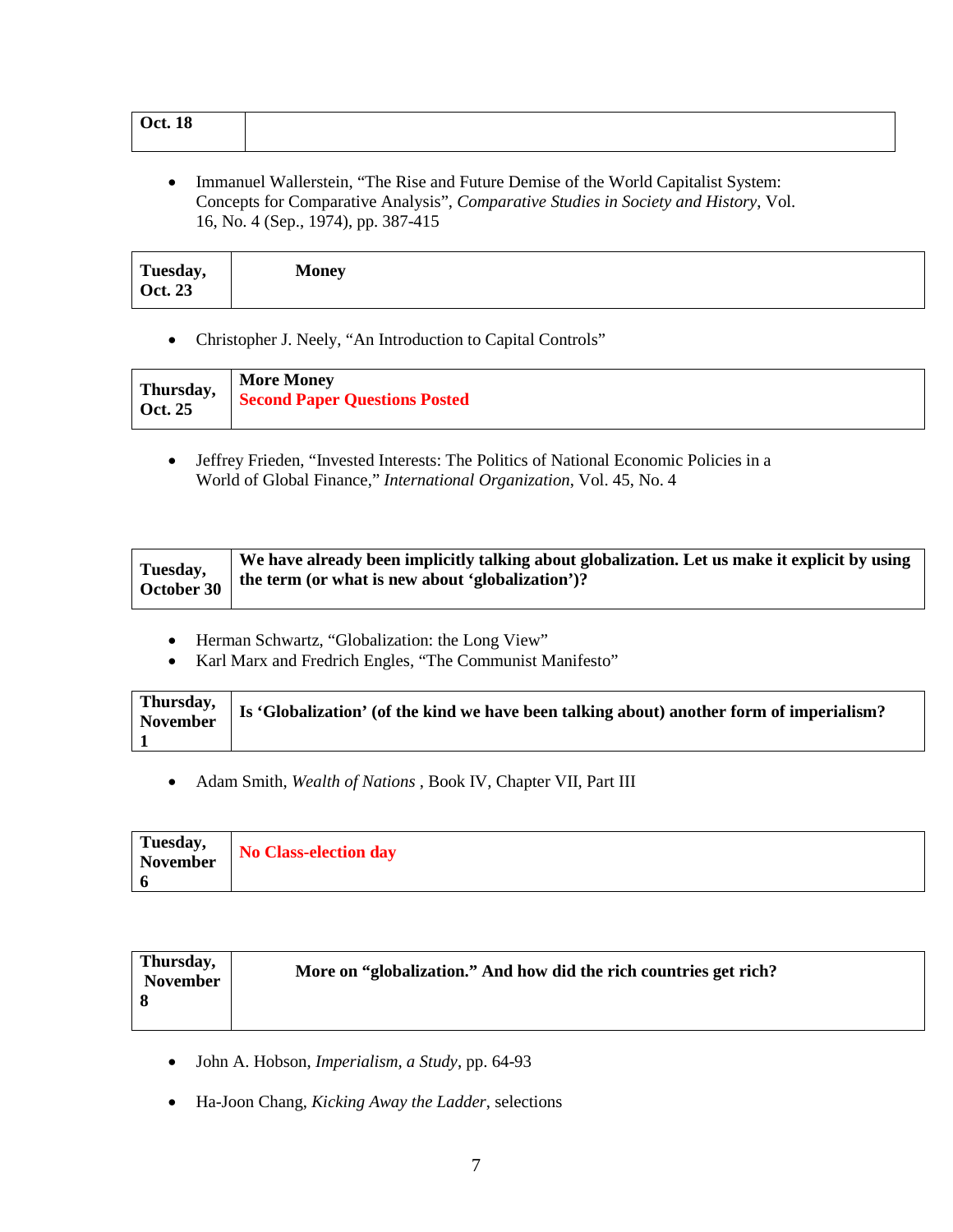• Immanuel Wallerstein, "After Developmentalism and Globalization,What", *Social Forces* 83:3, March 2005

| <b>Nov. 15</b> | Thursday, Globalization: the modern debate |
|----------------|--------------------------------------------|
|----------------|--------------------------------------------|

• Helen Milner, "Globalization, Development, and International Institutions: Normative and Positive Perspectives," *Perspectives on Politics*

| Tuesday, |                                              |
|----------|----------------------------------------------|
| November | A documentary/some clips about globalization |
| -20      |                                              |

| <b>Wednesday Nov 21- Nov 26: Thanksgiving Break</b> |
|-----------------------------------------------------|
|                                                     |

| Tuesday, | A debate on "globalization"  |
|----------|------------------------------|
|          | November   Final Exam Posted |
| 27       |                              |

- Martin Wolf, *Why Globalization Works* (New Haven, CT: Yale University Press, 2005)
- Joseph Stiglitz, *Globalization and its Discontents*, (New York: WW Norton, 2002) selections

| Thursday, Let us rethink some concepts: Is the distinction between 'power' and 'plenty' ('Politics' and |
|---------------------------------------------------------------------------------------------------------|
| December $\mid$ 'Economics') clear cut, or what the heck is "capital"?                                  |
|                                                                                                         |

- Thorstein Veblen "On the Nature of Capital, I and II" *The Place of Science in Modern Civilization and Other Essays*, pp. 324-387
- Fernand Braudel, *Civilization and Capitalism: the wheels of commerce*, pp. 232-249

| Tuesday,<br><b>December</b><br>6 | Make Up Day and wrap up |
|----------------------------------|-------------------------|
|----------------------------------|-------------------------|